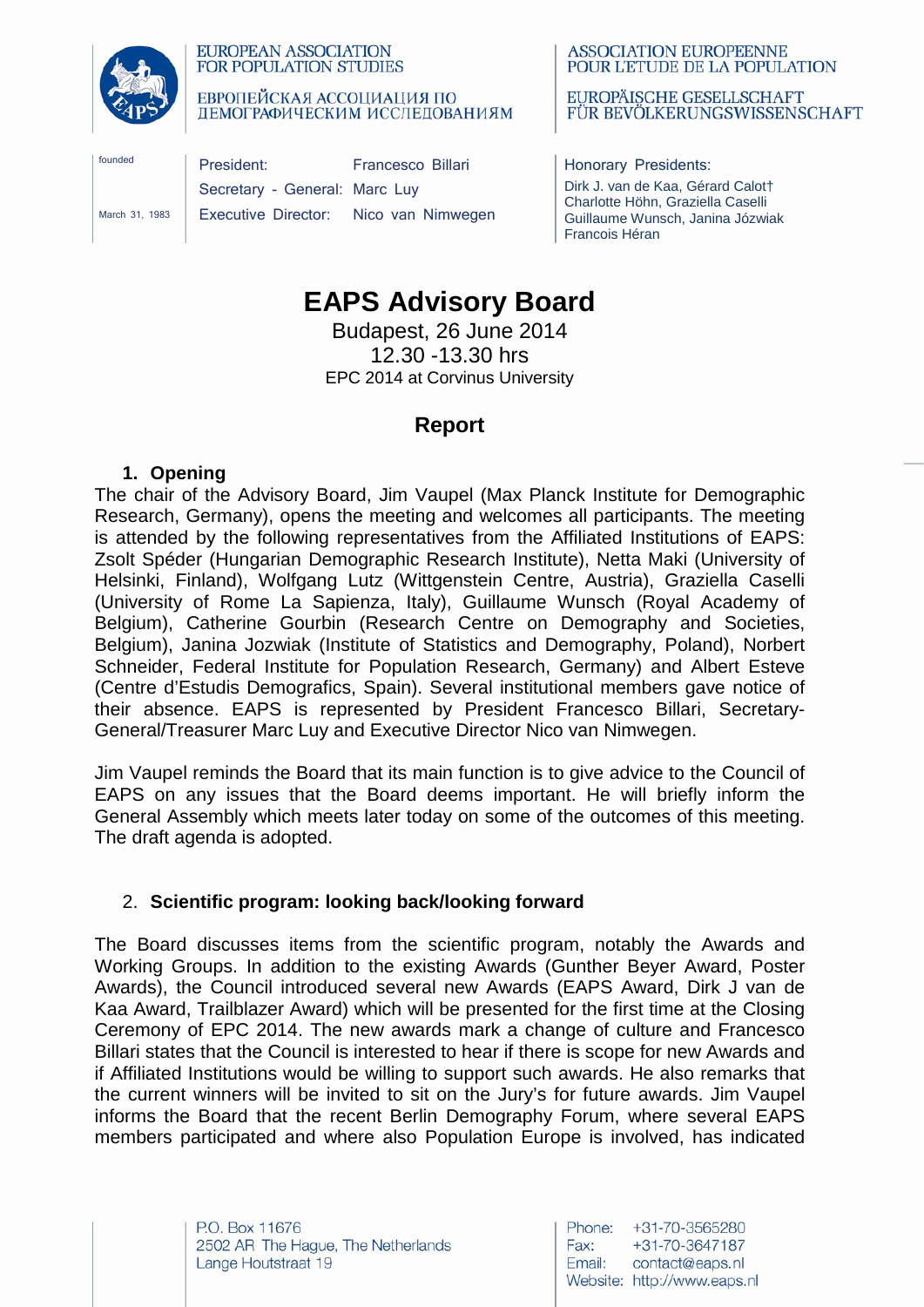

that it wishes to create a new population Award, to be sponsored by the Allianz insurance company. BDF welcomes the involvement of EAPS in this award (define topic, Jury) which would be presented at each BDF. Francesco Billari says that the Council will be most happy to discuss this with BDF. As for topics of new awards, Wolgang Lutz proposes that EAPS creates a Science Communication Award for outreach activities. This would enlarge the range of the current awards which are all research oriented; he notes that outreach activities are an essential dimension of our discipline; this could perhaps also be the topic for the new BDF Award. The Council will include this in the discussions with BDF.

The Board notes that EAPS activities like the European Journal of Population (EJP), the European Doctoral School for Demography (EDSD), and Population Europe will be discussed at various other meetings during EPC 2014. These activities are doing well and the Board encourages the Council to continue its involvement.

As regards EAPS Working Groups, Marc Luy reports that a recent review showed that only one Working Group is still active, notably the Working Group on Health, Morbidity and Mortality, led by Jon Anson. The mandates of the other groups have expired. The Council considers to invite proposals for new groups from members and would like to hear the views of the Board. Honorary President Guillaume Wunsch, who founded the Mortality Working Group, asks the Council to express its appreciation to Jon Anson, as it takes a dedicated person to make a group work. As regards the invitation for proposals, Honorary President Janina Jozwiak expresses her doubts if there still is a need for Working Groups; this model worked relatively well in the past, but nowadays it seems outdated since there are many other platforms where researchers meet. Norbert Schneider suggests "demographic theory" as a topic for a working group or lab; others suggest to have a sharper focus such as e.g. theories in family development. Honorary President Graziella Caselli suggests "population policies' as a topic, but is aware that Population Europe is already working on this issue. The Council will take these comments into account before it continues to launch new groups.

An issue which was raised by Jim Vaupel is the need for demographers to raise their voice in Brussels, where it was noted that Population Europe is doing a great job, but needs to be endorsed by the Affiliated Institutions as much as possible in lobbying activities. Our discipline needs to be more visible in Europe, where for instance the ageing agenda in Horizon 2020 is currently dominated by the medical sciences. One way to increase visibility is to raise the number of applications in the various European Research Council panels; this will help the discipline since more proposals translate into more money for population research. Affiliated Institutions can play an important